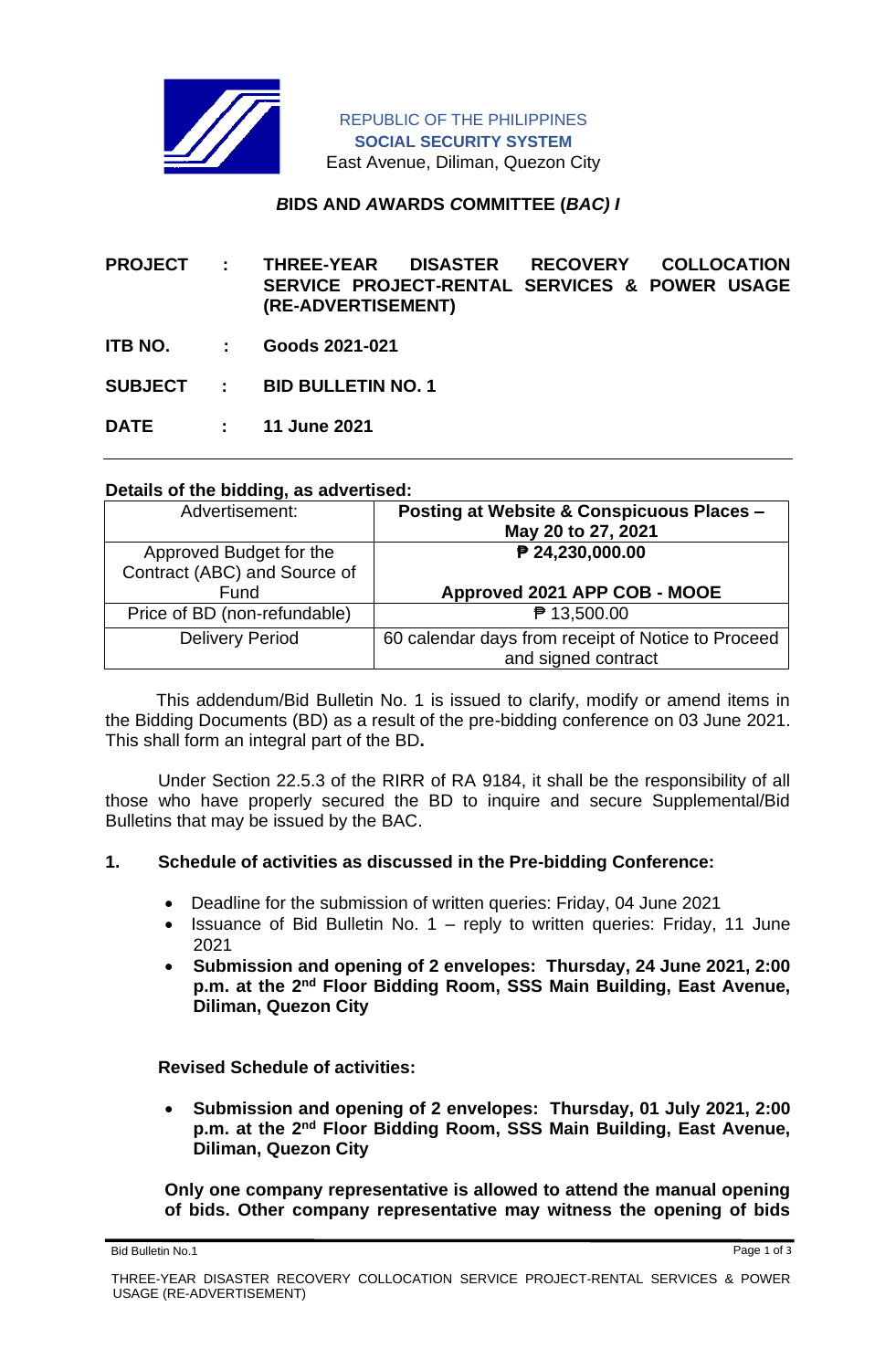**through Microsoft Teams. Kindly coordinate with the BAC Secretariat for the details.**

# **2. Amendments/Clarifications - Annex "A"**

### **3. Documentary Requirements**

#### **a. 1 st Envelope**

a.1 PhilGEPS Certificate of Registration and membership.

In case of uploaded document/s, which validity period had already expired, submit the updated document/s.

- a.2 Statement of all its Ongoing Government and Private Contracts, including contracts awarded but not yet started, if any, whether similar or not similar in nature and complexity to the contract to be bid;
- a.3 Statement of Single Largest Completed Contract (SLCC) similar to the project to be bid, **with supporting documents**, equivalent to at least **50% of the ABC**, completed **within three (3) years** prior to the submission and opening of bids, adjusted by the bidder to current prices using PSA's consumer price index;

For this purpose, similar contracts shall refer to Contract for Data Center Collocation Services.

- a.4 NFCC Computation or committed Line of Credit (form supplied)
- a.5 JVA, in case of Joint Venture Class "B" Documents (Each partner of the joint venture shall submit the legal eligibility documents. The submission of technical and financial eligibility documents by any of the joint venture partners constitute compliance.
- a.6 Bid Security (2% of the ABC for Cash or Manager's/Cashier's Check payable to SSS or Bank Draft of the ABC, 5% of the ABC for Surety Bond **or** Bid Securing Declaration – form supplied) and **a copy of the Authority to Notarize from the Notary Public).**
- a.7 Technical Documents project requirements
	- Section VI Schedule of Requirements (page 27)
	- Section VII Statement of Compliance with the Technical Specifications (pages 28 to 35)
- a.8 Omnibus Sworn Statement (form supplied) **and a copy of the Authority to Notarize from the Notary Public.**

# **b. Checklist of the 2nd envelope:**

- b.1 Bid Form (form supplied) pages 41 to 42
- b.2 Bid Breakdown (form supplied) pages 43

# **c. Additional Requirements to be submitted by the bidder with the Lowest Calculated Bid**

Bid Bulletin No.1 Page 2 of 3